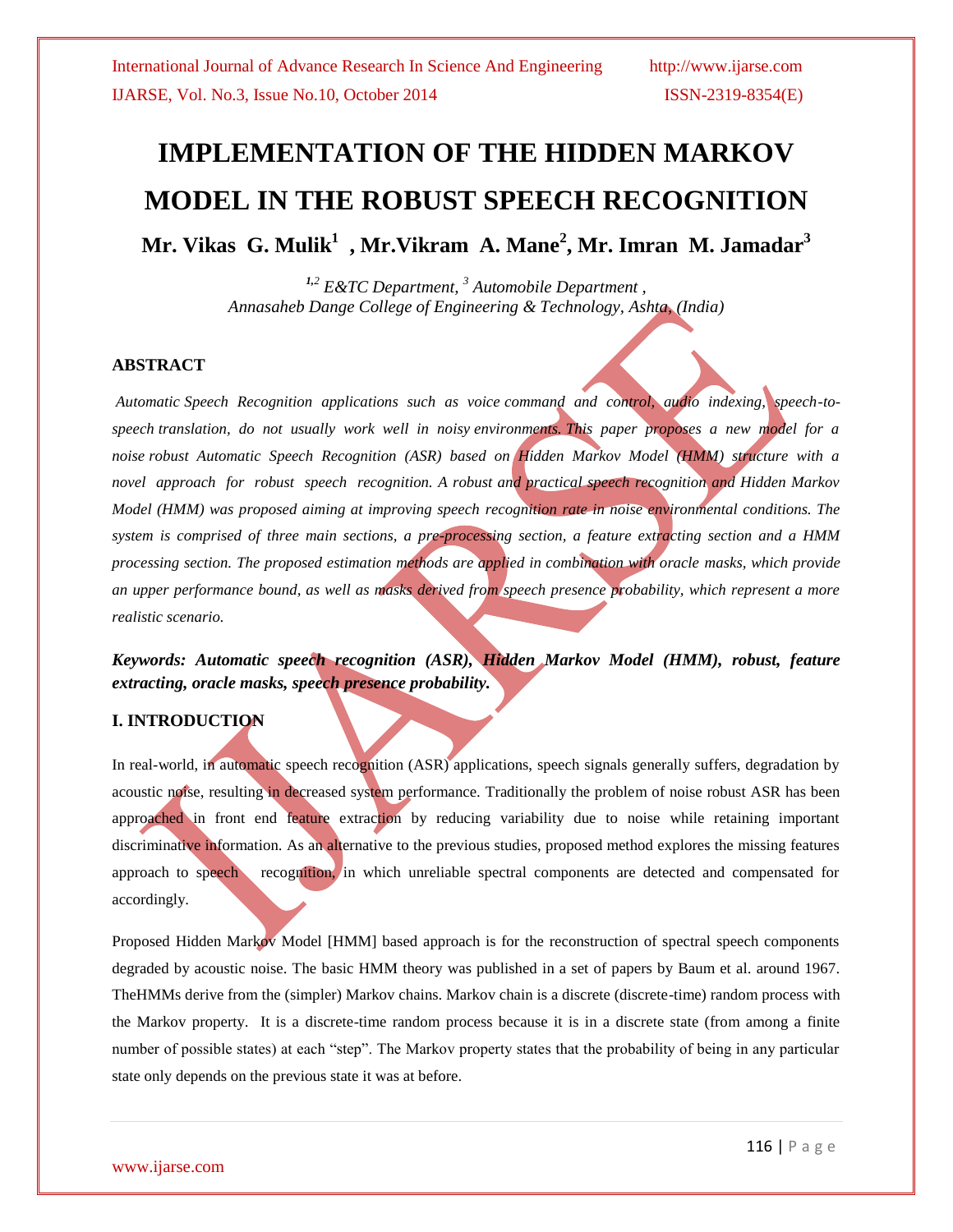# International Journal of Advance Research In Science And Engineering http://www.ijarse.com IJARSE, Vol. No.3, Issue No.10, October 2014 ISSN-2319-8354(E)

By implicitly quantizing spectrographic data, feature trajectories can be interpreted as transitioning through a HMMdefined trellis, with respect to time or with respect to frequency. The proposed method utilizes observed speech together with a local noise estimate to compute observation statistics. With the mentioned transitional and observation information, the proposed HMM-based missing data algorithm uses the traditional forward–backward algorithm to obtain optimal spectral estimates in the MMSE sense.

A major component of missing feature approaches for robust speech recognition systems is mask estimation, which detects the spectral location of reliable features. Many missing feature studies include results based upon oracle masks, for which exact knowledge of a clean .version of the input speech signal is known. Knowledge of oracle masks provides an upper performance bound for data imputation techniques.

In Order to convey realistic results, mask estimation must be performed. It is proposed to develop spectral masks based on speech presence probability (SPP), in which the probability of active speech is based upon the statistical distribution of speech and noise spectral magnitudes. It is proposed to obtain clean speech & identify the speaker.

# **II LIMITATION OF EXISTING SYSTEM**

**a)** In the previous studies of ASR system. The MMSE-based techniques can be meaningfully improved by introducing some source a priori knowledge in their formulation by means of a source model. This modeling makes it possible to exploit the high degree of correlation among consecutive signal samples. Speech and images are usually modeled as first-order Markov processes. The main drawback of the HMM-based MMSE techniques is the large computational burden that they involve. HMM-based MMSE estimation involves a recursive probability computation that requires large operation.[3][4]

**b**) In previous methods of speech recognition uses the front end feature extraction of speech but due to noise it lost the important discriminative information. So it is directly effect on the system performance.[1]

# **III.FIGURE**